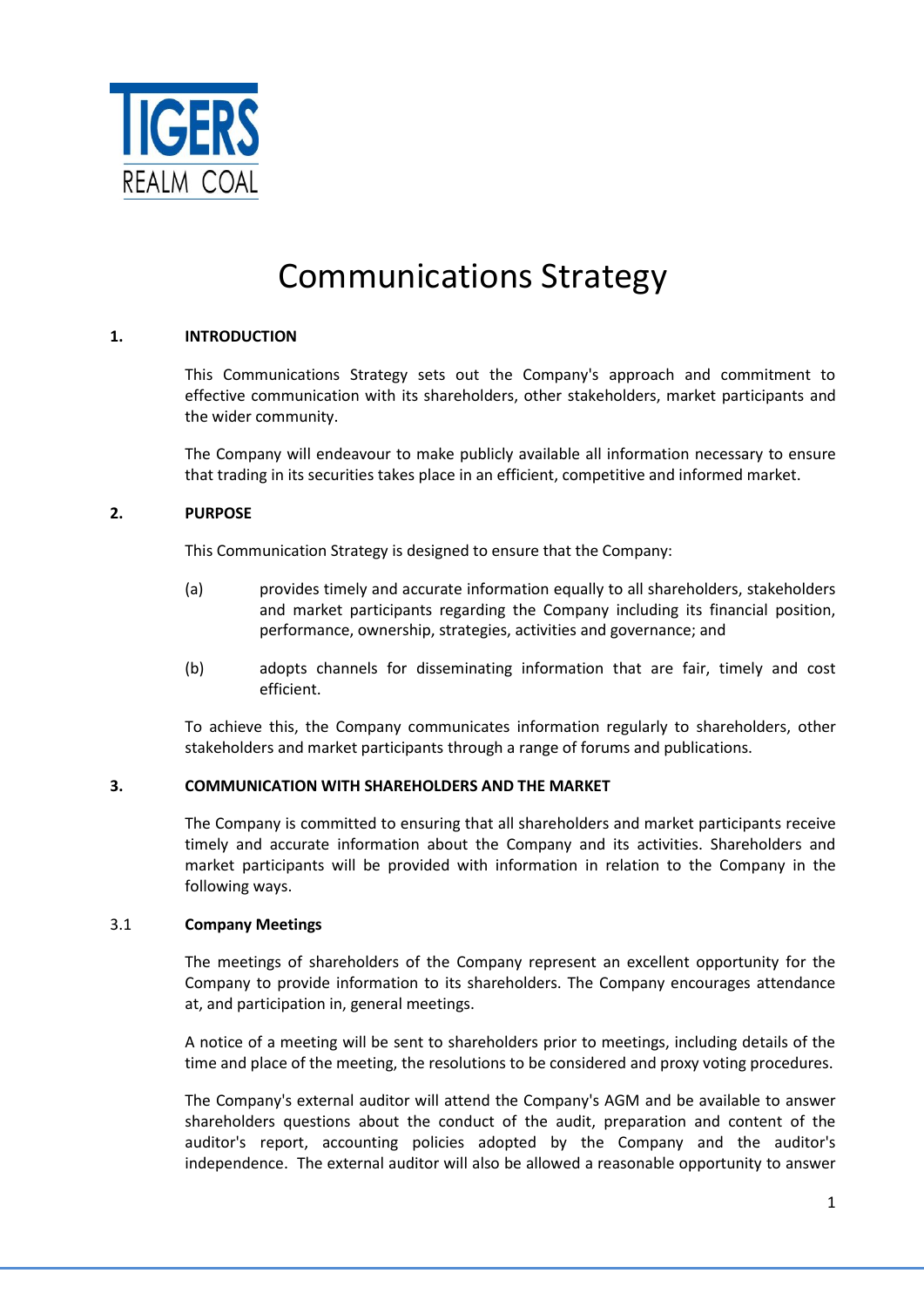

written questions submitted by shareholders to the auditor as required under the Corporations Act.

### 3.2 **Annual Report**

The Company's Annual Report will be available on its website and contain important information about the Company's activities and results for the previous financial year.

### 3.3 **Website**

The Company's website is the primary means to provide information to all shareholders and other stakeholders. It has been designed to enable information to be accessed in a clear and readily accessible manner.

The following will be available on the Company's website:

- (a) all announcements and releases to the ASX;
- (b) copies of presentations to shareholders, institutional investors, brokers and analysts where possible;
- (c) any media or other releases;
- (d) all notices of meetings and explanatory material;
- (e) a copy of the Company's most recent annual report as well as previous annual, half yearly and quarterly reports;
- (f) a summary of the Company's code of conduct and charters;
- (g) a summary of some of the Company's policies; and
- (h) any other relevant information concerning non-confidential activities of the Company including business developments.

### 3.4 **Briefings**

The Company recognises the importance of the relationship between the Company and its institutional investors, brokers and analysts. The Company may from time to time conduct briefings to these groups. The following guidelines apply in relation to such briefings:

- (a) information which is required to be disclosed under the Company's Continuous Disclosure Policy will not be disclosed at briefings unless it has been previously, or is simultaneously, released to the market;
- (b) if such information which has not been disclosed is inadvertently released, the Company will immediately release it to the market via the ASX and place it on the Company's website;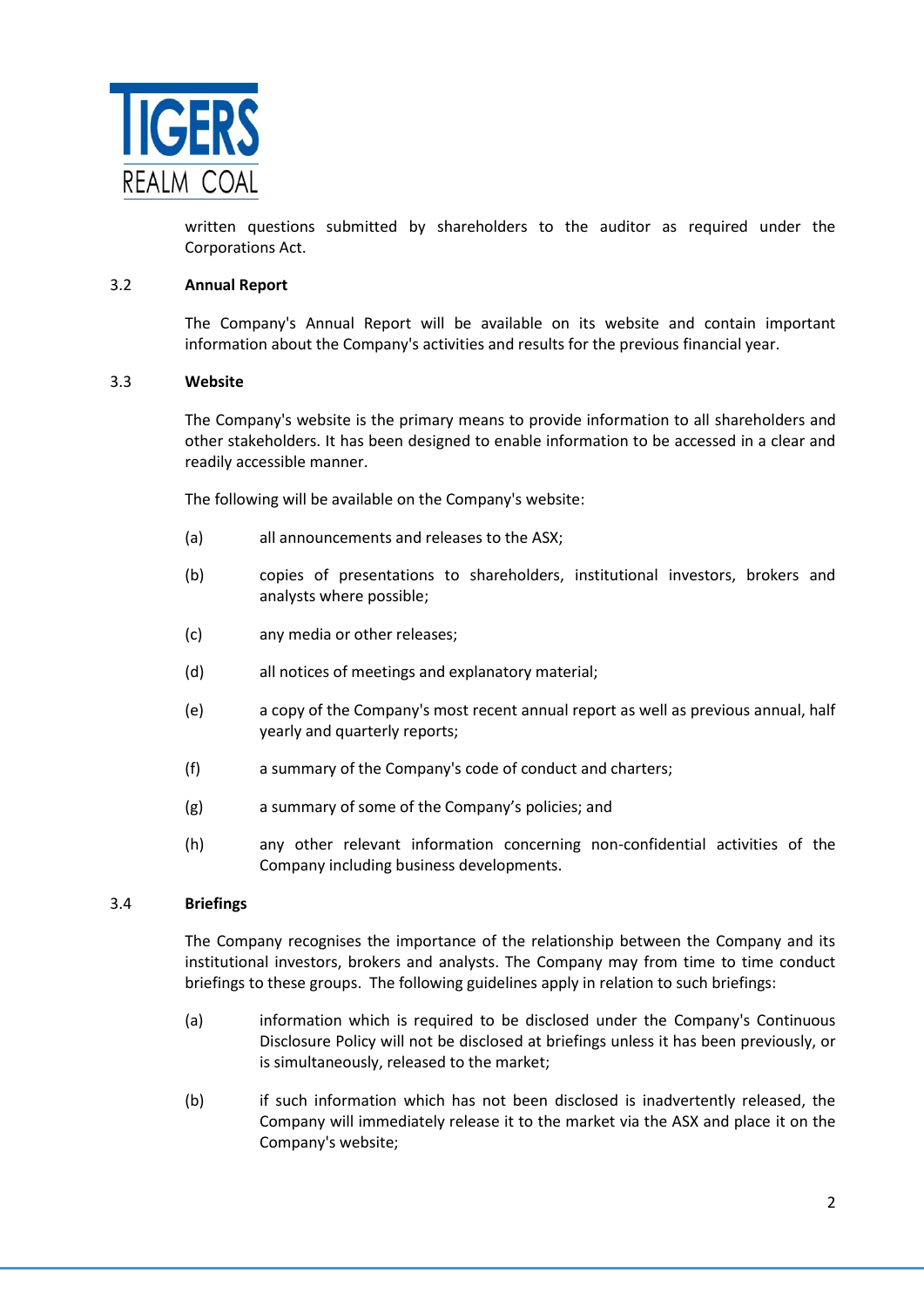

- (c) questions at briefings that deal with such information that has not previously been disclosed will not be answered; and
- (d) the Company will place a copy of any briefing presentation material on the Company's website.

# **4. COMMUNICATION WITH EMPLOYEES**

The Company recognises that its employees are central to the Company's success. In order to enable employees to fulfil their role to the high standards required and to promote employee satisfaction, the Company aims to ensure effective communication with employees.

Effective communication with employees starts with their direct general manager and with accessibility to senior management. Employees will also be provided with information in relation to the Company in the following ways.

### 4.1 **Employee briefings**

The Company will from time to time conduct employee briefings so that all staff are aware of activities within the Company. These briefings may be conducted by the [Human Resources Manager] or an appropriate manager.

#### 4.2 **Electronic communication**

The Company's email system allows staff to communicate simply and easily with each other and with management. All employees have access to this system and are encouraged to use it to improve the flow of information and communication generally. The Company will use email to ensure a continued flow of the information and to communicate effectively with staff. Staff should feel free to communicate with any member of management by email.

#### 4.3 **Website**

The Company's website is an important communication tool for employees. It contains a range of information which relates to employees including relevant policies and codes, media and market announcements and presentations to shareholders and institutional investors. Employees are encouraged to view the website on a regular basis so that they can keep up to date with information concerning the Company.

### **5. COMMUNICATION WITH OTHER STAKEHOLDERS**

The Company is committed to ensuring that all stakeholders regularly receive information about the Company and its activities. While individual briefings may be held with key stakeholders, such as financiers, the principal means of ensuring that stakeholders to have access to information will be through the Company's website.

## **6. COMMUNICATION WITH ASX**

All communication with ASX will be in accordance with the ASX Listing Rules.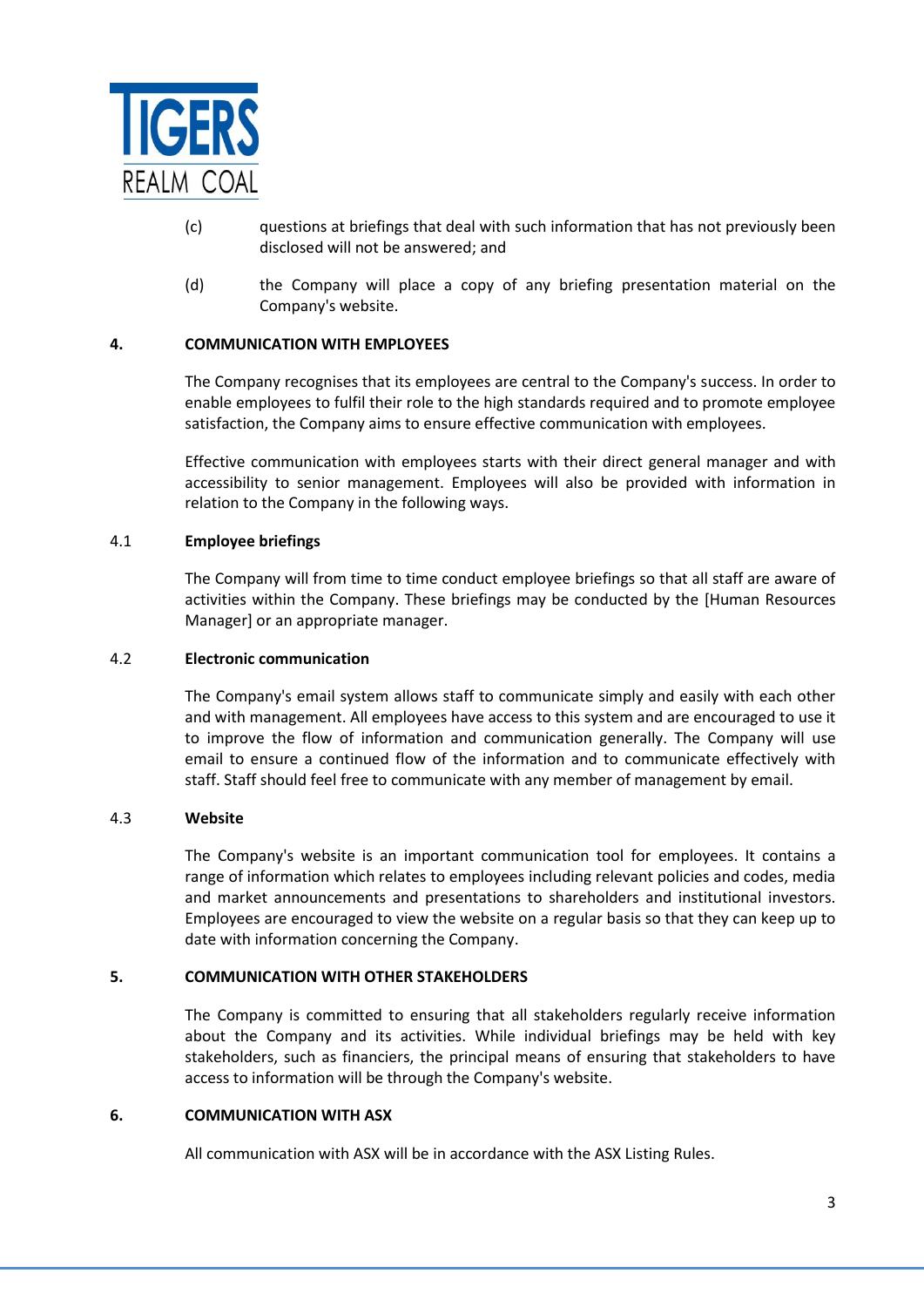

The CEO and Chairman have been appointed as responsible for communication to ASX in relation to ASX Listing Rule matters and only the Company Secretary, or in his absence the CEO, has the authority to lodge announcements with ASX.

For further information please refer to the Company's Disclosure Policy.

# **7. CONTINUOUS DISCLOSURE**

The Company is a public company listed on the ASX. It is subject to continuous disclosure requirements under the Corporations Act and the ASX Listing Rules, in addition to periodic and specific disclosure requirements.

A fundamental component of the Company's Communication Strategy is its continuous disclosure program. To ensure the Company complies with its continuous disclosure obligations, the Board has adopted a Disclosure Policy.

For further information please refer to the Company's Disclosure Policy. If you have any questions on the Company's Disclosure Policy, or require further information, contact the Company Secretary.

### **8. CONFIDENTIALITY**

Information that the Company considers private and that is not generally available outside the Company (**Confidential Information**) and information that the Company owns, develops, pays to have developed or to which it has an exclusive right (**Proprietary Information**) must be treated by the Company and all employees as follows:

- (a) the Company and all employees must ensure that they do not disclose any Confidential Information or Proprietary Information to any third party or other employee who does not have a valid business reason for receiving that information; and
- (b) if Confidential Information or Proprietary Information is required to be provided to third parties or other employees for valid business purposes, the Company and its employees must:
	- (i) take adequate precautions to ensure that information is only used for those purposes for which it is provided and is not misused or disseminated to the Company's detriment; and
	- (ii) ensure that the information is returned or destroyed when the purpose is complete.

Such precautions include obtaining a confidentiality agreement or other undertaking. Advice about these measures can be obtained from the Company Secretary or General Counsel.

Any information concerning the Company which is not generally available and which may have a material effect on the price or value of the Company securities may need to be disclosed in order for the Company to comply with its continuous disclosure obligations